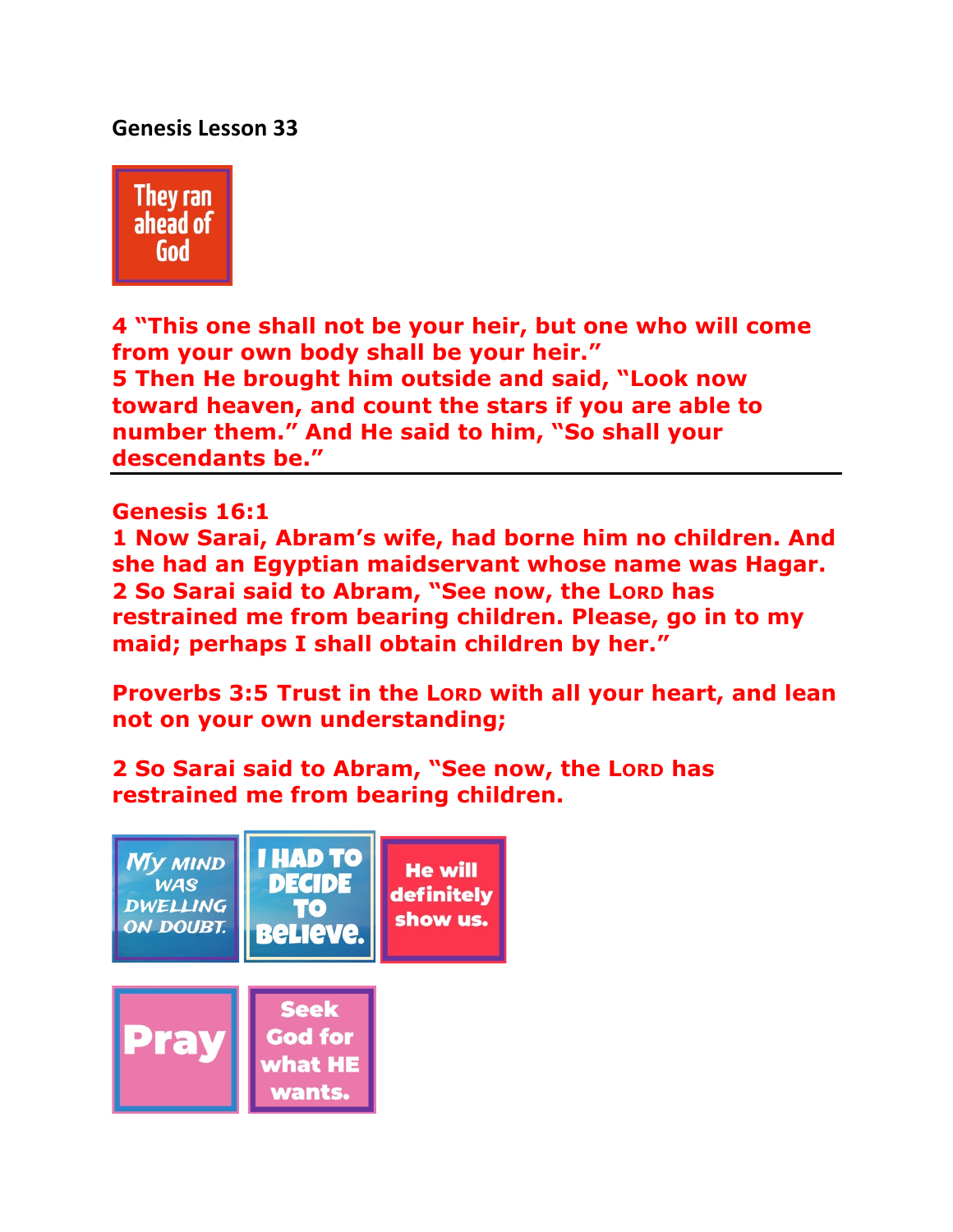

### **Psalm 27:14**

**14 Wait on the LORD; be of good courage, and He shall strengthen your heart; wait, I say, on the LORD!** 



## **Romans 8:14**

**14 For as many as are led by the Spirit of God, these are sons of God.** 



**Luke 4:1 (NKJV) 1 Then Jesus, being filled with the Holy Spirit, returned from the Jordan and was led by the Spirit into the wilderness,** 

**2 being tempted for forty days by the devil. And in those days He ate nothing, and afterward, when they had ended, He was hungry.** 

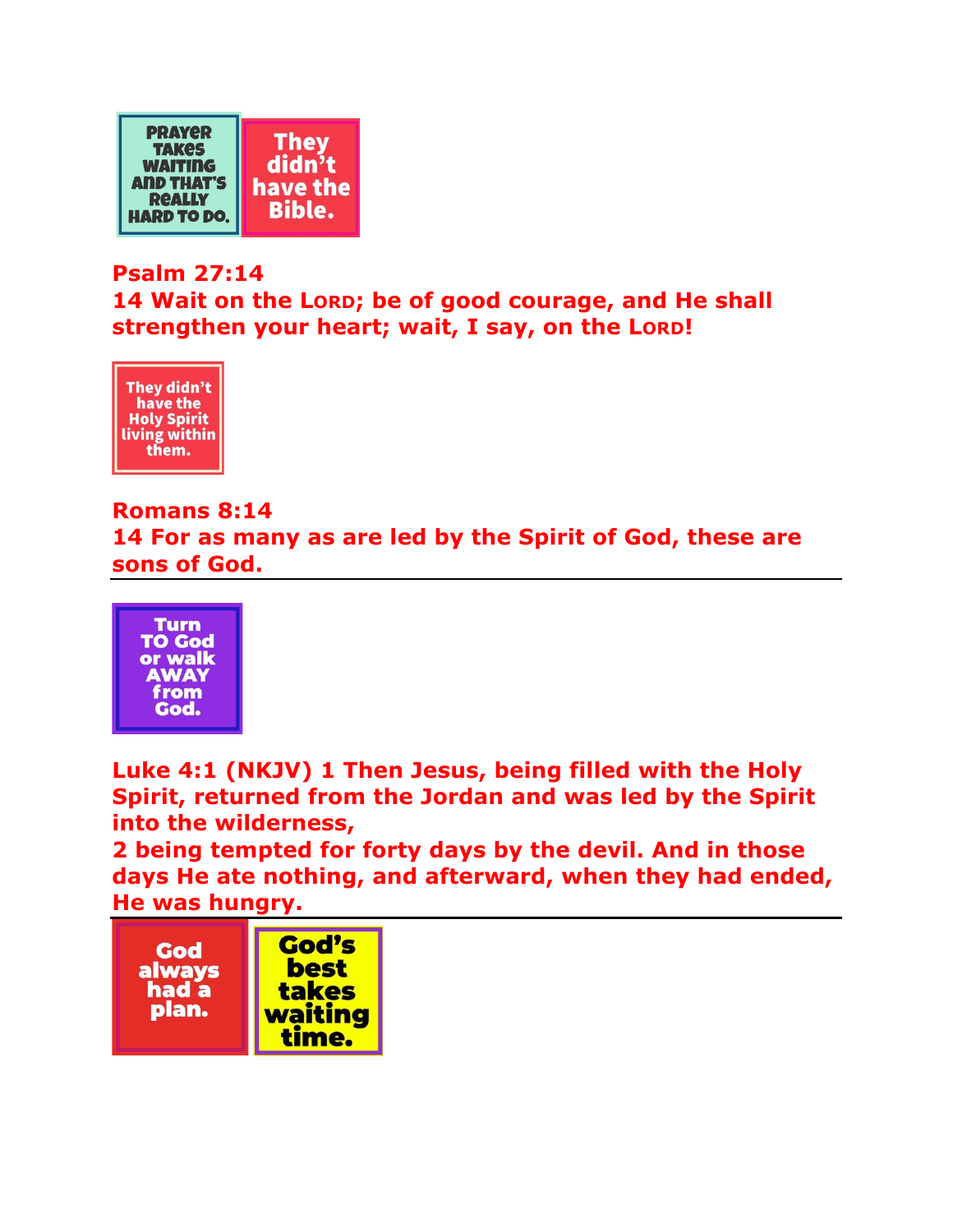**There are long** stretches of darkness and invisibility and silence that separate planting and reaping.



**3 Then Sarai, Abram's wife, took Hagar her maid, the Egyptian, and gave her to her husband Abram to be his wife, after Abram had dwelt ten years in the land of Canaan.** 

**4 So he went in to Hagar, and she conceived.** 

**4 So he went in to Hagar, and she conceived.** 

**And when she saw that she had conceived, her mistress became despised in her eyes.** 

**5 Then Sarai said to Abram, "My wrong be upon you! I gave my maid into your embrace; and when she saw that she had conceived, I became despised in her eyes. The LORD judge between you and me."** 

**6 So Abram said to Sarai, "Indeed your maid is in your hand; do to her as you please." And when Sarai dealt harshly with her, she fled from her presence.** 

# **Genesis 16: (NKJV)**

**7 Now the Angel of the LORD found her by a spring of water in the wilderness, by the spring on the way to Shur.**